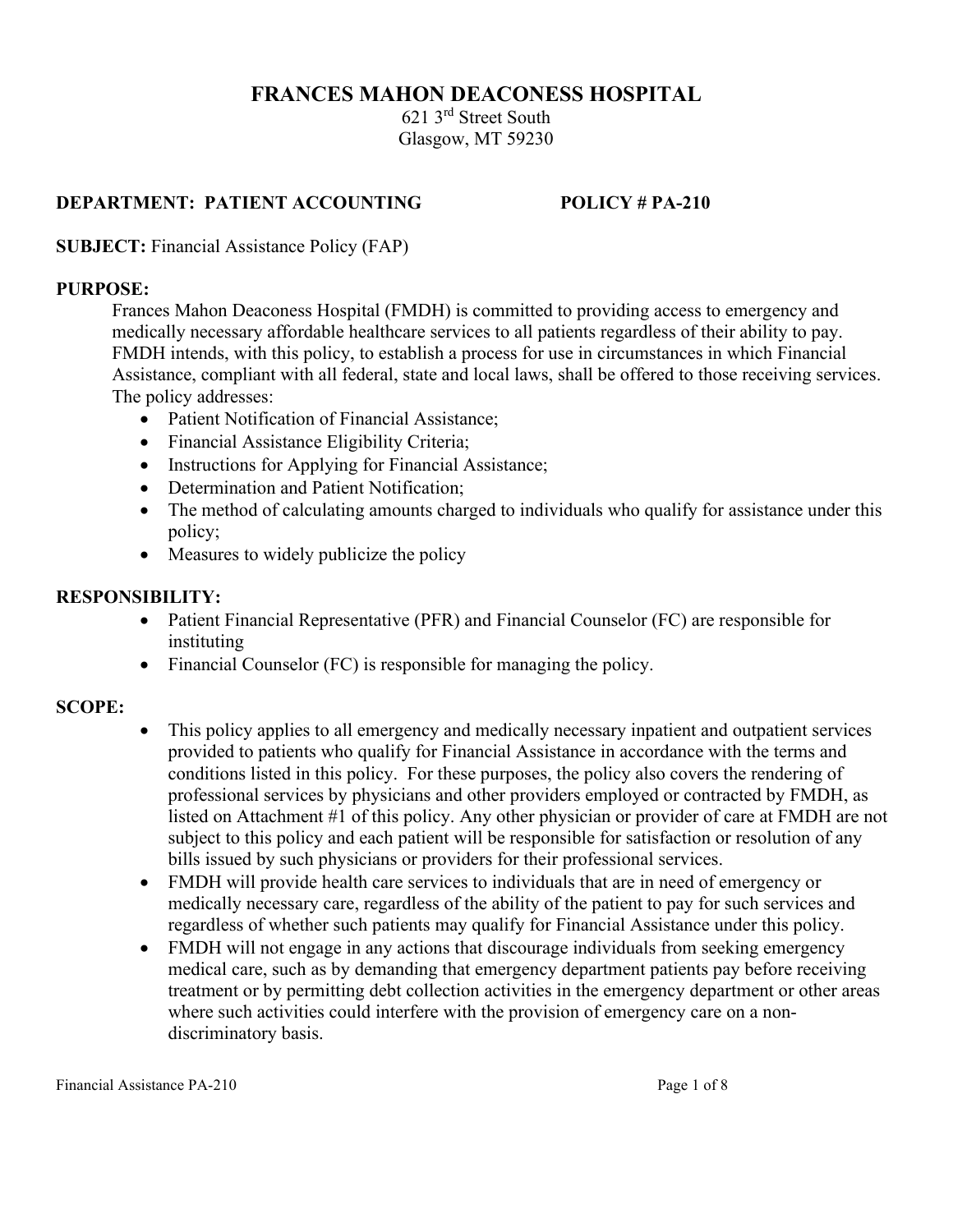• Any services that are deemed as not Medically Necessary are not eligible for Financial Assistance.

## **DEFINITIONS:**

- **1. Medically Necessary Health Care Services:** Emergency medical services provided in in an Emergency setting, Services for which, if not promptly treated, would lead to an adverse change in the health status of an individual. Non-elective services provided in response to life-threatening circumstances in a non-emergency room setting, and Medically necessary services, evaluated on a case-by-case basis at FMDH's discretion. Attachment #1 of this policy includes a listing of eligible and non-eligible services and providers.
- **2. Amounts Generally Billed (AGB):** Amounts Generally Billed (AGB) means the amounts generally billed for emergency or other medically necessary care to individuals who have insurance covering such care. AGB percentage is determined annually by using a 12 month measurement period utilizing the look back method. The AGB percentage is all claims allowed by Medicare and all private health insurers divided by gross charges for those claims. All claims included those for the Hospital and Glasgow Clinic as well as for Hi-Line Medical Services, as it is a significantly related entity. The measurement period is 7/1 through 6/30 of each year and the start date for the new calculation will be 10/1 of each year which is within the 120 day requirement.
- **3. Completed Application:** A completed Financial Assistance Application (FAA) form, signed and dated, and supporting proof of income.
- **4. Eligibility Period:** The period during which FMDH will accept and process FAAs. This period shall be from the date of service until 240 days after FMDH provides the patient with the first billing statement for the care provided.
- **5. Extraordinary Collection Actions:** Those actions that FMDH may take in event of nonpayment following the expiration of the notification period. These may include referral to an external collection agency, the reporting of adverse information about the individual to consumer credit reporting agencies or credit bureaus, garnishment of an individual's wages, and/or commencement of a legal civil action against an individual.
- **6. Financial Assistance:** Either full or partial reduction in charges to patients for emergency or Medically Necessary Health Care Services, in the case of patients who have qualified for Financial Assistance, Medically Indigent, or are Presumptively Eligible as those terms are defined in this policy. Financial Assistance does not include contractual shortfalls from government programs, but may include insurance co-payments, deductibles, or both.
- **7. Medically Indigent:** If a guarantor's gross annual income falls outside of the matrix but their medical expenses in relation to their income would cause undue financial hardship to the family support system, Financial Assistance may still be considered at the FC's discretion. The hospital may pull a credit report or supplemental information to confirm data provided to the hospital on the application as long as there is a signature under the certification section of the application. If the guarantor's gross annual income falls inside the matrix, they are considered medical indigent and eligible for financial assistance write off.
- **8. Notification Period:** The period of time during which FMDH will make every reasonable effort to inform the patient of the availability of financial assistance under this policy prior to initiating extraordinary collection actions. This period shall be from the date of service until 120 days after FMDH provides the patient with the first billing statement for the care provided.
- **9. Patient(s):** The person who FMDH provides services and/or the person who is legally responsible for payment for such services**.**

Financial Assistance PA-210 Page 2 of 8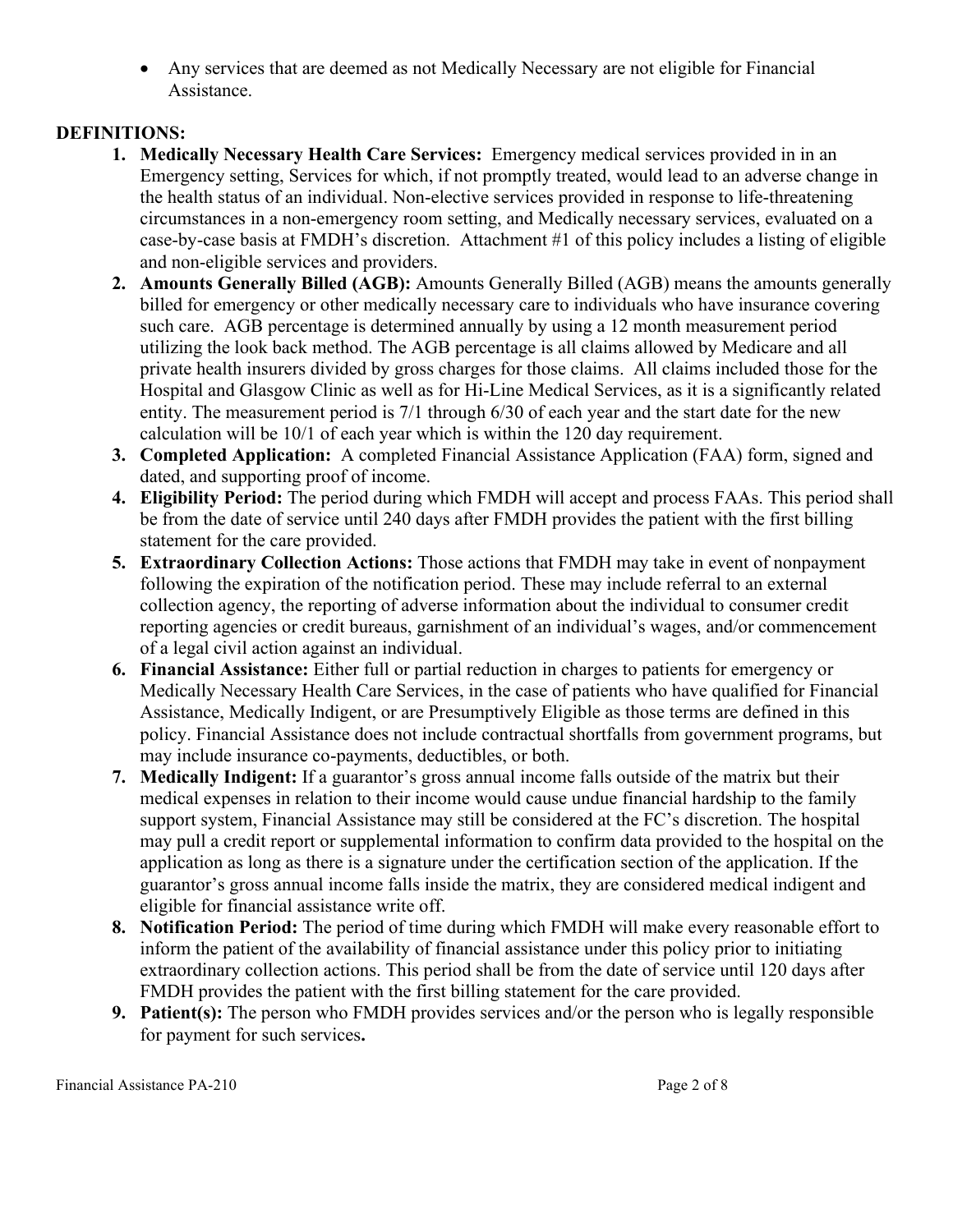- **10. Dual Eligible:** Medicare beneficiaries who receive Medicaid assistance, including those who receive the full range of Medicaid benefits and those who are Qualified Medicare Beneficiaries (QMB), Specified Low Income Medicare Beneficiaries (SLMB), and Qualifying Individuals (QI).
- **11. Presumptively Eligible:** There are instances when a patient may appear eligible for financial assistance discounts, but there is no financial assistance form on file due to a lack of supporting documentation. There might be adequate information provided by the patient through other sources, which could provide sufficient evidence to provide the patient with financial assistance. In the event there is no evidence to support a patient's eligibility for financial assistance, FMDH could use outside agencies in determining estimated income amounts for the basis of determining financial eligibility and potential discount amounts. Presumptive eligibility may be determined on the basis of individual life circumstances that may include:
	- a. Homeless
	- b. State funded Prescription programs
	- c. Participation in Women, Infant, and Children Program (WIC).
	- d. Supplemental Nutrition Program (SNAP) eligibility
	- e. Subsidized school lunch program eligibility
	- f. Deceased with no estate
	- g. Mentally incapacitated with no one to act on his or her behalf
	- h. Medicaid eligible, but not on the date of service or for non-covered services
	- i. Dual Eligible: Medicare beneficiaries who receive Medicaid assistance, including those who receive the full range of Medicaid benefits and those who are Qualified Medicare Beneficiaries (QMB), Specified Low Income Medicare Beneficiaries (SLMB), and Qualifying Individuals (QI). Discount dependent on level of Medicaid coverage in relation to current discount scale.
	- j. Enrolled in one or more governmental programs for low-income individuals having eligibility criteria
	- k. Incarceration in a penal institution

## **POLICY:**

- 1. **Patient Notification:** FMDH will make all reasonable efforts to notify a patient regarding the availability of Financial Assistance under this policy by:
	- a. Attempting to determine whether a patient has third-party coverage for any part of the emergency or Medically Necessary Health Care service provided.
		- i. If a patient does not have third-party coverage, the Financial Counselor will be contacted to talk with the inpatients and with outpatient cases exceeding \$1,000 in total charges to determine if the patient qualifies for third party funding.
		- ii. If a patient does not have or qualify for third party funding the FC will explain the FAP, provide an Application for Financial Assistance, and provide assistance with completing the Application, if desired.
	- b. Offering the Patient a plain language summary of the Financial Assistance available under this policy at the time of admission or before discharge from FMDH.
	- c. Providing the information during the Notification Period about the availability of Financial Assistance on at least three (3) billing statements and all other written communications to the patient;
	- d. Informing patients during the Notification Period about the availability of Financial Assistance during oral inquiries regarding the amount due for the care that occurred;

Financial Assistance PA-210 Page 3 of 8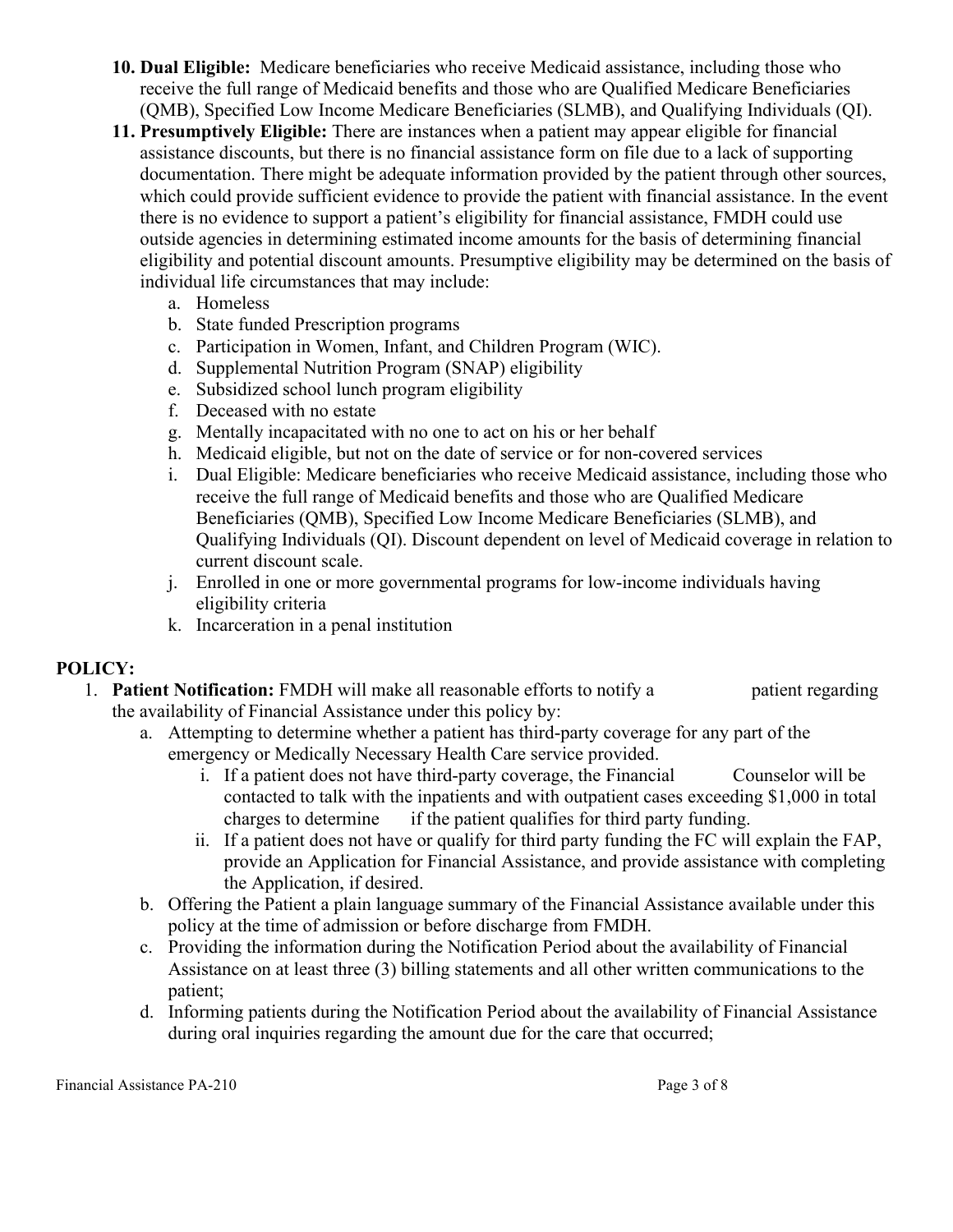- e. Providing the patient with at least one written notice informing the patient about the Extraordinary Collection Actions that FMDH may take if the patient does not submit an Application for Financial Assistance or pay the amount due by at least thirty days following the date of the notice. The notice will not be mailed or delivered to a patient prior to the end of the Notification Period giving the patient 30 days to respond; and
- f. FMDH will not engage in any Extraordinary Collection Actions against a patient until such time as it determines the patient's eligibility for Financial Assistance under this policy during the 120 day Notification Period and has provided the patient with the notice as described above.
- 2. **Patient Eligibility Criteria:** Financial Assistance will be given for emergency or Medically Necessary Health Care services to patients who qualify based on information provided via the Application for Financial Assistance or to patients who have been determined to be Presumptively Eligible. In addition, Financial Assistance may be provided in other circumstances on a case-bycase basis as determined by FMDH FC.
	- a. The FC will oversee the FAA process. Financial Assistance under this policy is a resource of last resort and is provided to patients who are uninsured, or underinsured, are unable to pay for their care based upon a determination of financial need in accordance with this Policy. Determination of eligibility of a patient for Financial Assistance shall be applied regardless of the source of referral and without discrimination as to race, color, creed, national origin, age, handicap status, or marital status. If a patient provides information that is inaccurate or misleading, the patient may be deemed ineligible for Financial Assistance and, accordingly, may be expected to pay their bill in full.
	- b. Patients desiring consideration under the FMDH FAP must apply for Financial Assistance and are required to complete FMDH's Application for Financial Assistance to the fullest extent possible disclosing the required financial information. It is preferred, but not required, that a request for charity and a determination of financial need occur prior to rendering of nonemergent medically necessary services. However, the determination may be done at a later point in the collection cycle.
		- i. Exceptions:
			- 1. If a patient has been determined to be Presumptively Eligible for Financial Assistance under this policy.
		- ii. Application for Financial Assistance can be obtained from the following locations:
			- 1. https://www.fmdh.org/patients-visitor-information/financial-resources/financialassistance-program/
			- 2. e-mail request to pfr@fmdh.org or [ruth.winder@fmdh.org](mailto:ruth.winder@fmdh.org)
			- 3. or in person at all registration areas in FMDH, 621 3rd Street S., Glasgow, MT 59230
		- iii. Patients needing assistance for completing the Application for Financial Assistance should contact the FMDH Financial Counselor at:
			- 1. (406) 228-3633
			- 2. e-mail to [ruth.winder@fmdh.org](mailto:ruth.winder@fmdh.org)
			- 3. or in person at Financial Counselor's office at FMDH
		- iv. Patients seeking Financial Assistance under this policy may be required to apply and may request assistance in applying for Medicaid or other government programs prior to submitting an Application for Financial Assistance or as soon as it is identified that the patient may be eligible for another program.
		- v. Completed applications for Financial Assistance must be returned during the Eligibility Period in any of the following ways:

Financial Assistance PA-210 Page 4 of 8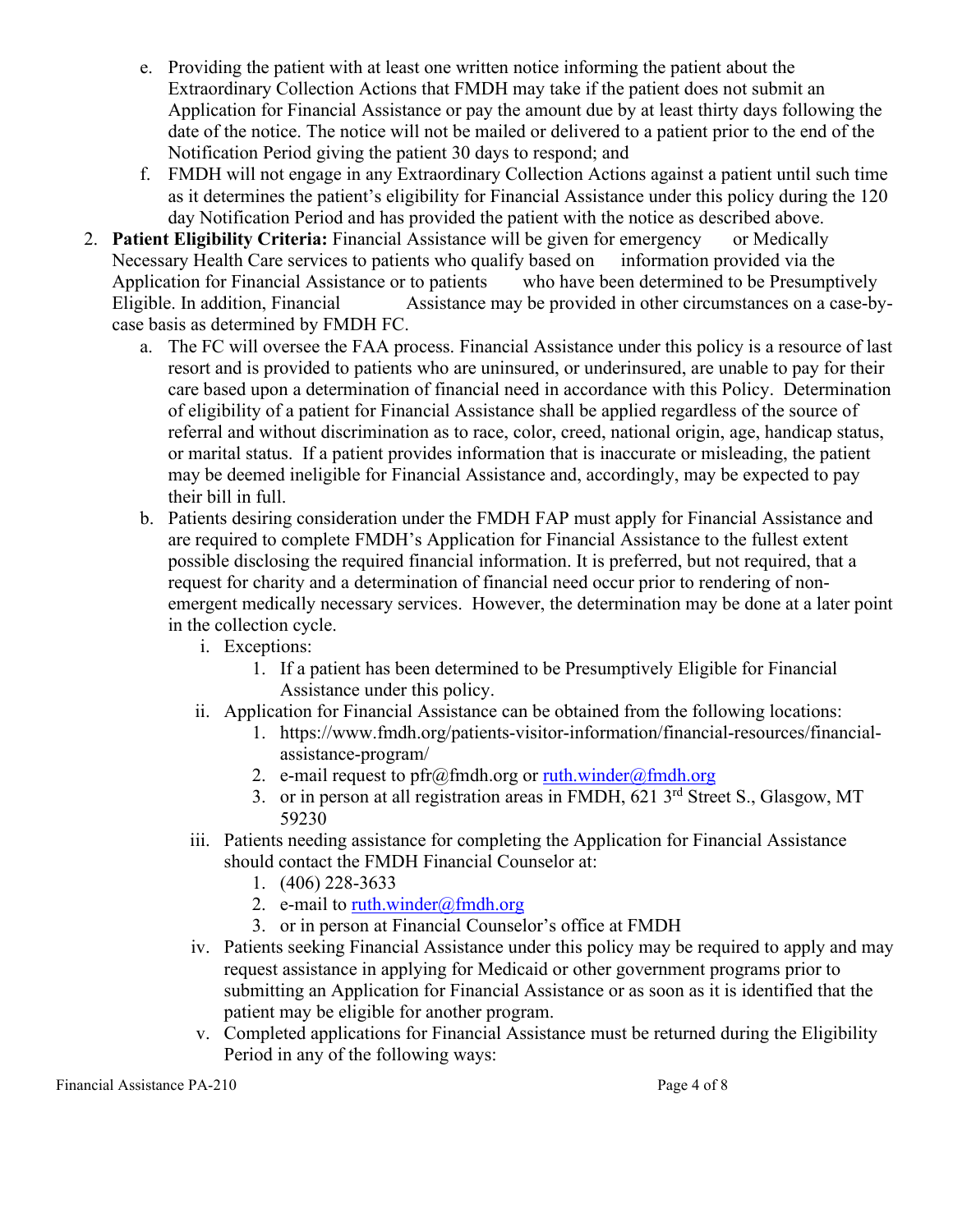- 1. In person with the FC at FMDH or the Patient Accounts Department at FMDH, 621 3rd Street S., Glasgow, MT 59230 or;
- 2. Mail to FMDH, ATTN: FC, 621 3rd Street S., Glasgow, MT 59230, or
- 3. Fax to ATTN: FC at (406) 228-3632

## 3. **Patient Application Process:**

- a. **Completed Applications:** In the event that FMDH receives a completed Application for Financial Assistance during the Eligibility Period, FMDH will suspend any Extraordinary Collection Actions that may be in effect for no more than 30 days. The application must be complete and be accompanied by the following types of documentation:
	- i. IRS tax return with all schedules of the individual/household, and any additional tax return where the individual is claimed as a dependent, any operating note, K-1, OR other documentation to be used to identify an applicant's income, assets, and liabilities.
	- ii. Paystubs or proof of other monthly income sources for the last 90 days. This could include, but is not limited to Social Security Income and Pension Benefits.
	- iii. Checking and savings account balances, investment account balances, copies of SNAP and proof of child support.
	- iv. Failure to provide this information may result in the denial of Financial Assistance under this policy
	- v. FMDH may not deny a patient assistance under this policy for the failure to provide information that was not required to be submitted in either this policy or the Application for Financial Assistance.
	- vi. Personal assets (investments, bank accounts, etc.) and business assets versus liability (debt) information (Corporations, partnerships, etc.) are reviewed in determining eligibility for assistance. The Montana Cadastral Land website may be accessed to confirm ownership and value of property. Personal assets versus liability (debt) information (boat, RV, auto, residence) are reviewed for purposes of determining monthly obligations for patients that did not receive a 100% write-off or were ineligible for any discount.
	- vii. Communal living organizations tax returns

## b. **Incomplete Applications:**

- i. Provide the patient with a written notice that:
	- 1. informs the patient about the Extraordinary Collection Actions that FMDH may initiate or resume if the Application for Financial Assistance is not completed; and
	- 2. Allows the patient 30 days to respond to the written notice.
- ii. If after the written notice as provided above, the patient fails to complete the Application for Financial Assistance within 30 days, FMDH may initiate or resume Extraordinary Collection Actions.
- 4. **Patient Notification of Determination:** The patient shall be notified of the determination within thirty (30) working days of receipt of the completed application and FMDH will suspend any Extraordinary Collection Actions for at least 30 days. The notification will include the following:
	- a. If approved for Financial Assistance under the provision of this policy:
		- i. Discount gross charges as described in the "Method of Charging" section of this policy;
		- ii. Provide patient with a billing statement that indicates the amount patient owes, if they are not eligible for free care;
		- iii. Refund any excess payments made by the individual beyond the discounted gross charges on eligible accounts, if necessary and

Financial Assistance PA-210 Page 5 of 8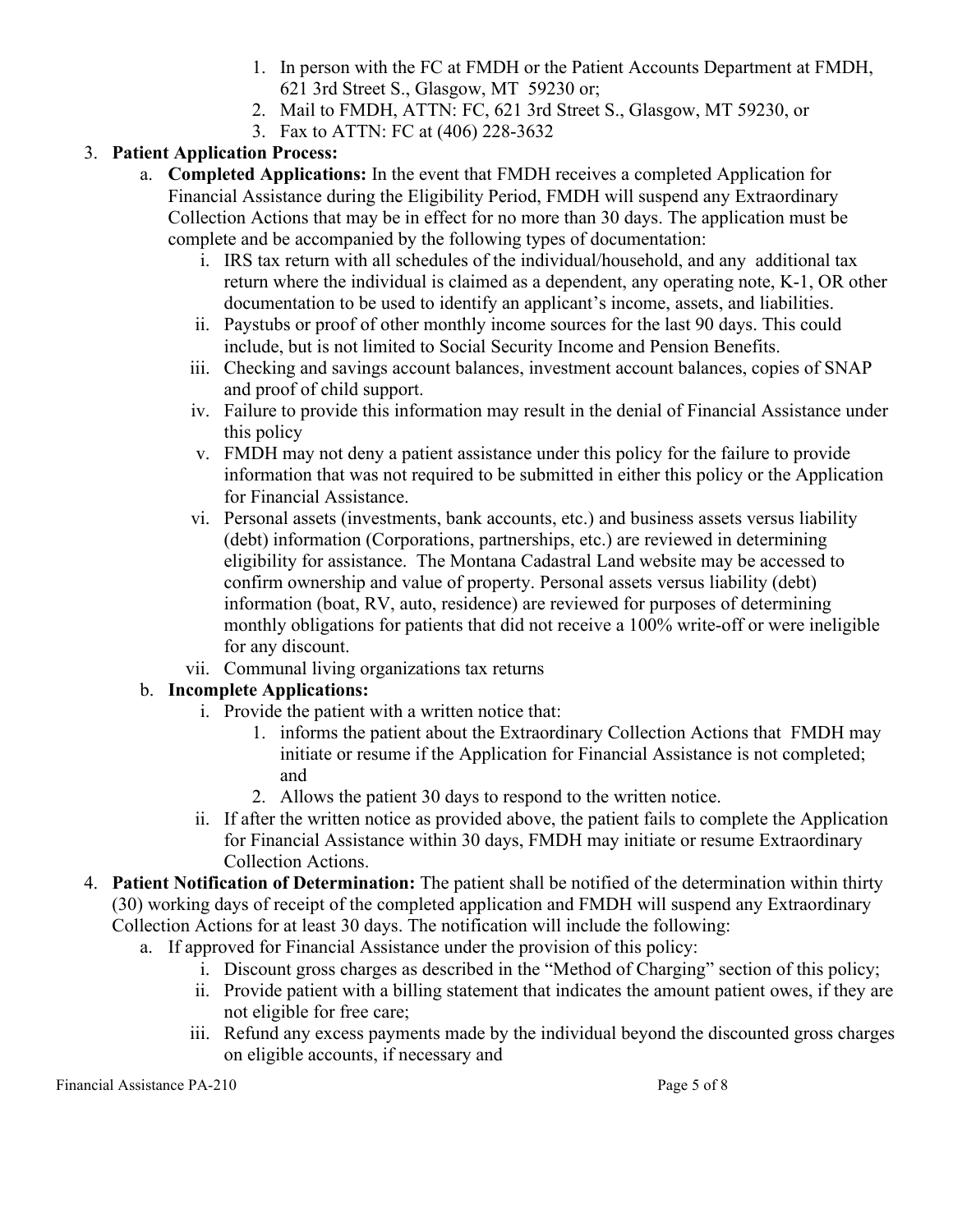- iv. Take all reasonably available measures to reverse any Extraordinary Collection Actions that occurred.
- v. The remaining self-pay balance will be set up on a monthly payment plan. Extended Payment Plans may be given for up to 24 months.
- vi. The hospital FC reserves the right, in its discretion, to re-determine a patient's eligibility for Financial Assistance based on changed circumstances, or changes in the terms or conditions of this policy.
- b. If not approved for Financial Assistance under the provision of this policy:
	- i. Provide the patient with instructions on how to set up a payment plan and deadline to avoid FMDH from initiating any Extraordinary Collection Actions;
	- ii. Provide the patient with a written notice of the Extraordinary Collection Actions FMDH may take or resume in the event of non-payment of the amount(s) owing and
	- iii. Include instructions for appeal or reconsideration.
- 5. **Method of Charging**: All patients are billed gross charges. Gross charges are discounted based on income levels, asset versus liability levels, medical indigence, dual eligibility, and the medical necessity of the service. Therefore, gross charges are used as a starting point to calculate discounts to those eligible for financial assistance. If a patient is determined to qualify for Financial Assistance under this policy, the patient's billed charges will be no more than the same Amounts Generally Billed (AGB) for emergency or other Medically Necessary Health Care Services as patients who have insurance coverage. The calculation for AGB is defined above in the definition section of this policy and the percentage is noted on Attachment #1 of this policy.

#### 6. **Financial Assistance Discounts:**

- a. Federal Poverty Guidelines Determined Indigents:
	- i. The Patient's annual household income is compared to the most current published "Annual Update of the HHS Poverty Guidelines" that are in effect. FMDH's gross charges for inpatient and outpatient services will be discounted by the following percentages in relation to poverty guidelines:

| <b>Financial Assistance Guidelines</b> |                            |
|----------------------------------------|----------------------------|
| <b>Income Level (of FPL)</b>           | <b>Discount of Charges</b> |
| 140%                                   | 100%                       |
| 141-150%                               | 90%                        |
| 151-160%                               | 80%                        |
| 161-170%                               | 70%                        |
| 171-180%                               | 60%                        |
| 181-190%                               | 50%                        |
| 191-200%                               | 40%                        |
| 201-240%                               | 30%                        |

- ii. The Poverty Guideline can be found at<http://aspe.hhs.gov/poverty/index.shtml> and is updated annually at the beginning of each calendar year when the government poverty guideline is updated.
- b. Medically Debt Determined Indigence:
	- i. Available to patients who have a large balance remaining after all third party payments have been taken into account. The balance under consideration is that amount which is deemed the patient's financial responsibility.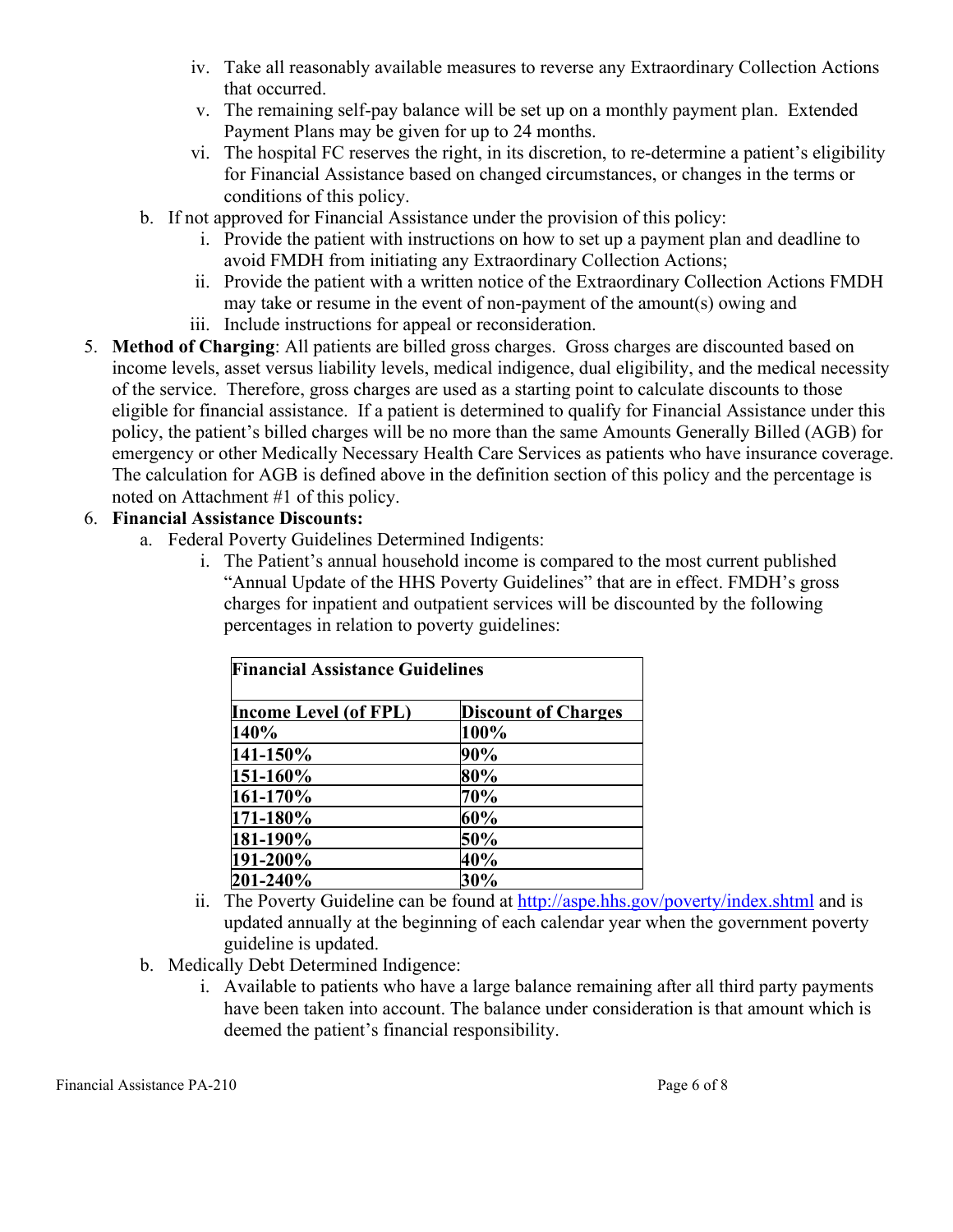- ii. This Financial Assistance is available to patients without respect to Federal Poverty Guidelines but they must follow the same process as all other patients seeking Financial Assistance based upon Federal Poverty Guidelines.
- iii. Nothing in this policy shall prevent FMDH from offering reduced or more favorable Financial Assistance based upon the circumstances. All decisions regarding the interpretation and application of Financial Assistance offered under this policy are the sole discretion of FMDH FC and are subject to review by the Director of Financial Services to ensure compliance.
- 7. **Collection Practices:** FMDH's management shall develop policies and procedures for internal and external collection practices which include the following:
	- a. Actions the hospital may take in the event of nonpayment (i.e., collections action and reporting to credit agencies)
	- b. Take into account the extent to which the patient qualifies for charity
	- c. A patient's good faith effort to apply for a governmental program or for charity from FMDH
	- d. A patient's good faith effort to comply with his or her payment agreements with FMDH
	- e. For patients who qualify for charity and who are cooperating in good faith to resolve their discounted hospital bills, FMDH may offer extended payment plans, will not send unpaid bills to outside collection agencies, and will cease all collection efforts. FMDH will not impose extraordinary collections actions such as wage garnishments, liens on primary residences, or other legal actions for any patient without first making reasonable efforts to determine whether that patient is eligible for financial assistance under this FAP. Reasonable efforts shall include:
		- i. Validating that the patient owes the unpaid bills and that all sources of third-party payment have been identified and billed by the hospital;
		- ii. Documentation that FMDH has offered or has attempted to offer the patient the opportunity to apply for financial assistance pursuant to this policy and that the patient has not complied with the hospital's application requirements;
		- iii. Documentation that the patient has been offered a payment plan, but has not honored the terms of that plan
	- f. In implementing this Policy, FMDH's management shall comply with all other federal, state, and local laws, rules, and regulations that may apply to activities conducted pursuant to this Policy.

# 8. **Appealing A Financial Assistance Determination:**

a. The patient may appeal a denial of eligibility for Financial Assistance by providing additional verification of income, medical debt, or family size to the FC within 30 calendar days of receipt of notification. The FC will review all appeals for a final determination. Written notification of the final determination will be sent to the patient.

# 9. **Community Notification:**

- a. This policy, Application for Financial Assistance form, a plain language summary of the policy, and any notices or publications regarding the policy will be made available on FMDH's website in pdf form in English and in any other language spoken by the lesser of 1,000 or 5% of the residents of the community served by the FMDH as determined using the most current data published by the Census Bureau.
- b. This policy, Application for Financial Assistance form and plain language summary shall be available upon request, without charge from the PFR or the Director of Patient Accounts in the FMDH Patient Accounts Department, in the Emergency Department, Registration Areas, from the FMDH FC office, and by mail.